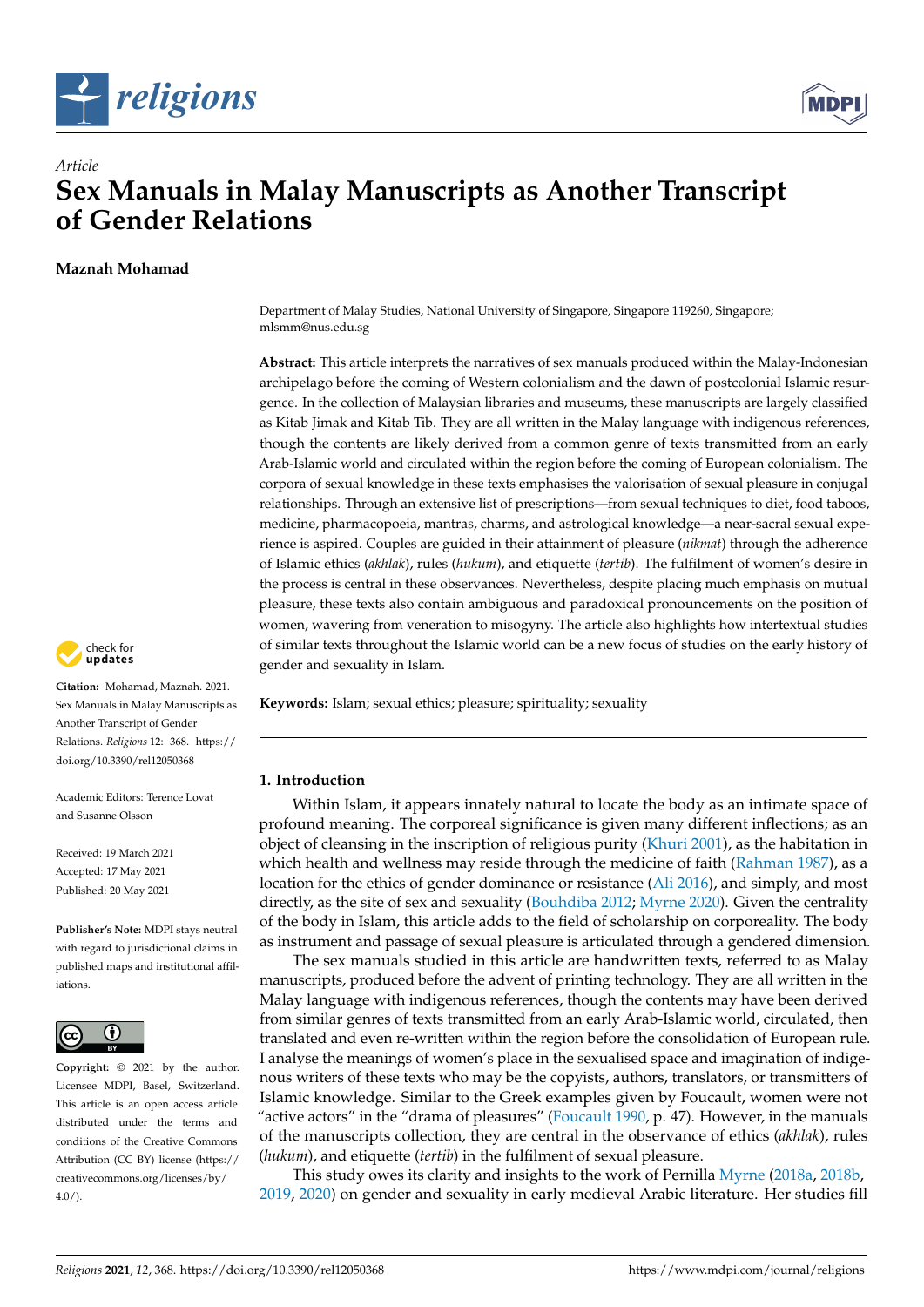much of the gap in locating the historical and cultural source of Malay sex manuals in the collection of manuscripts kept in Malaysia. Although Malay sex manuals are not direct translations of some of the important Arabic works studied by Myrne, such as the Encyclopaedia of Pleasure, or the Pleasure Park for Friends on Intimate Relations with Their Beloveds, or writings by al-Suyuti on sex and marriage [\(Myrne](#page-14-5) [2018b\)](#page-14-5), they resemble shades of meanings and intentions espoused by these Arabic sources produced between the 10th to the 12th centuries. The intertextual dimension of these manuals opens up possibilities for a *longue durée* study of gender and sexuality in a transregional and transcultural Islamic history.

The first section of this article explains the sources and methods used for the study; the next section discusses literature on the prevalence of sex and erotic literature in Islamic history; and the third and main section of the article analyses the corpora of sexual knowledges contained within these manuals, namely the innumerable instructions on intimacy and lovemaking. The approach I use in deconstructing the manuscripts is to locate gender positionings and expectations within the narratives and show how these are related to the methodical means of valorising sexual pleasure. This third section is followed by a discussion of the ironies in the portrayals of women in the manuals given that other accounts have evidenced a more gender egalitarian aspect of Muslim Southeast Asia. The article highlights that Malay sex manuals formed part of an important textual resource in the transmission and circulation of Islamic knowledge; sexual pleasure in conjugal relations as one of the teachings, with gender relations being one of the more contested facets of this process.

## **2. Materials and Method**

This article engages a method of close reading to interpret data for the study. The primary data is drawn from Malay pre-20th century manuscripts and those classified as falling within the genre of manuals or handbooks on sexual knowledge. These are instructions on the topics of the 'art', or 'science' of coition and lovemaking. The handwritten feature of Malay manuscripts meant that most were produced before the 17th century and the coming of printing technology into the Malay archipelagic region [\(Gallop Teh](#page-14-7) [1990,](#page-14-7) p. 92). They, thus, form an important corpus of pre-imperial, pre-colonial, and pre-national repository of local knowledge production and representation. Though these materials preponderate in libraries, museums, and archives globally, outside the field of philology these manuscripts remain under-studied and insufficiently problematised, especially through a gender and sexuality framework.

Why the method of close reading? Close reading employs an interpretive mode to the study of texts, which was originally and predominantly employed in the study of literary texts [\(Bode](#page-13-2) [2017\)](#page-13-2). However, its potential for use in all forms of written, and even visual representation, is increasingly being relied on to produce a richer and nuanced understanding behind the meanings of these materials [\(Bares et al.](#page-13-3) [2020\)](#page-13-3). Close reading is a "technically informed, fine grain analysis" of textual materials and can be used to answer bigger questions [\(Smith](#page-14-8) [2016,](#page-14-8) p. 58). In this study, the manuals can lead us to dwell on a larger research problem, namely, the position of women in a certain time of history. I use close reading as a method to interpret texts critically, to read against-the-grain and move it "from the margins of the field to the center" [\(Smith](#page-14-8) [2016,](#page-14-8) p. 62). Close attention can be given to "what a text is saying" and "how it's being said" [\(Bares et al.](#page-13-3) [2020,](#page-13-3) p. 31). The method of close reading does not aspire to a positivist claim on the materials studied. It relies on the "humanities' interpretive lens" rather than solely on "the positivism of the sciences" in historicising societal conditions [\(Bares et al.](#page-13-3) [2020,](#page-13-3) p. 30).

Manuscripts that I have generically referred to as sex manuals speak to the importance of intimate relations within a Malay-Islamic cosmological and spiritual rulebook. This is not to say that there is an essentialist 'Malayness' or a monolithic Islam that characterises the meanings behind the texts. Rather, they tell a story of the transmission, circulation, and assumption of a faith around the corporeal site. The contexts and contents of these texts can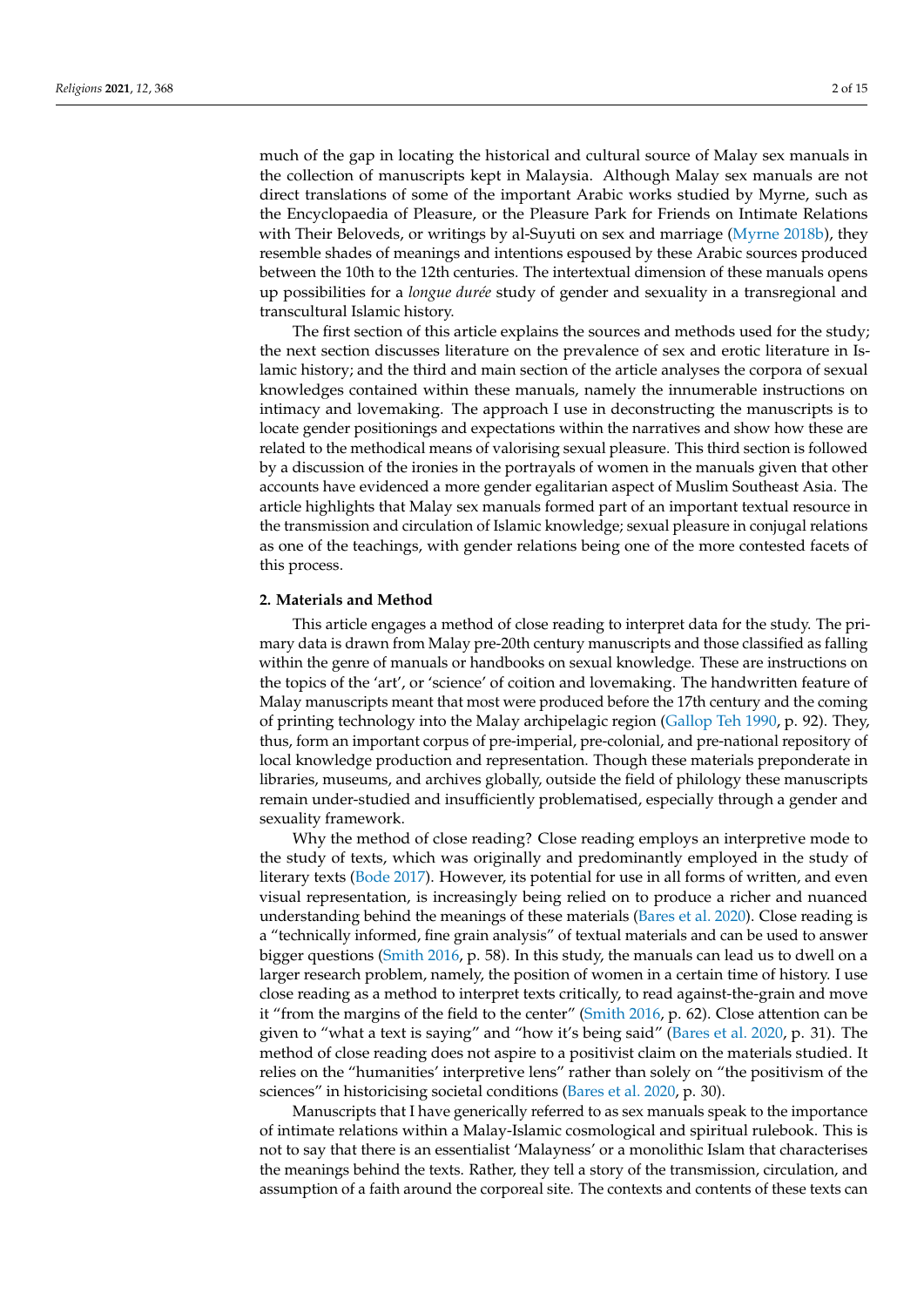also be read in various ways; as inspiration and continuation of an Arab-Islamic medieval tradition of writings on sex and erotology; as influenced by an Indic-Buddhist tantric tradition complimenting an Islamic-sufistic approach; or as a uniquely indigenous representation and modulation of sexual knowledge circulated through the fluid movements of traders, mystics, saints, and religious scholars of the times.

## **3. Early Sex Literature in the Islamic World**

At its most superficial level, sexual licentiousness is associated with the West, sexual prudishness with the East. Nothing can be further from the truth. The meaning and abstraction of sex is not the monopoly of the West but has long resided within pre-modern and non-Western texts and writing traditions. Bouhdiba's study on Sexuality in Islam [\(Bouhdiba](#page-13-1) [2012\)](#page-13-1), Ghandour's Lust and Grace: Sex and Eroticism in the Works of Muslim Scholars [\(Ghandour](#page-14-9) [2017\)](#page-14-9) and Myrne's extensive and in-depth analysis of the 10th century, Encyclopaedia of Pleasure [\(Myrne](#page-14-2) [2020\)](#page-14-2), comprehensively document the array of Arabic literature on sex, lust, and eroticism, with a large collection not confined to matrimonial or heterosexual unions. Erotic guidebooks called Nuzhat and books on coitus called Kutub alnikah or Kutub al-bah were already in production by the 9th century in Abbasid Baghdad [\(Dangler](#page-14-10) [2015,](#page-14-10) p. 16). [Ghandour](#page-14-9) [\(2017\)](#page-14-9) lists at least 24 titles on the subject of sex and eroticism in book catalogues of prominent 10th century Arab and 17th century Turkish religious scholars. Attesting to the breadth of scrutiny and richness of the subject, this set of literature has also been sub-classified as either belonging to manuals on the teaching of marital ethics, the teaching of sex, or the teaching of eroticism (p. 29).

Early Arabo-Persian Muslim texts were the richest in terms of content and styles. They not only provided the groundwork of present religious moral and jurisprudential principles, but also contained other genres of writings that by today's standards may be considered salacious and lewd. *Bãh* literature was both pornographic and medical in form [\(Franke](#page-14-11) [2012\)](#page-14-11). The former contained references to all forms of sexual pleasure, from masturbation to 'deviant' sexual acts, some written with humour. In both, there were chapters on lesbianism, pederasty, and pimping, showing the somewhat thin line between erotology, sexual medicine, and pornography.

Within its medical rubric, sexual pleasure was emphasised as a curative goal towards health, happiness, and wellbeing [\(Myrne](#page-14-2) [2020,](#page-14-2) pp. 13–44). For both males and females, sexual intercourse *sans* its reproductive outcome was the main concern to the extent that one chapter in the 13th century work by Al-Tusi was entirely devoted to the prevention of pregnancy [\(Franke](#page-14-11) [2012,](#page-14-11) p. 167). The focus on love has been one of the predominant characteristics of Sufism in Islam [\(Azdajic](#page-13-4) [2016,](#page-13-4) p. 100). As well, "languishing" from the intensity of loving has also been a feature of Middle Eastern literature [\(Khorangy et al.](#page-14-12) [2018\)](#page-14-12). Sex was not even linked to matrimony, but rather to desire [\(Dangler](#page-14-10) [2015,](#page-14-10) p. 14). Sex, not marriage, was the preoccupation of authors, poets, and scribes in the Islamic past.

When Europeans first discovered this literature around the 18th century, they translated, and in many cases abridged, redacted, and expurgated these works to suit the moral sensibilities of the European market. Examples of popularly consumed literature that are still easily available today include up to at least four volumes of The Thousand Nights and One Night [\(Mathers](#page-14-13) [1972\)](#page-14-13), and the 15th century, The Perfumed Garden of Sensual Delight [\(Muhammad Al-Nafzawi](#page-14-14) [1999\)](#page-14-14). It was not something that European moral convention, at least of the pre-20th century, found easy to accept, for The Thousand Nights and One Night was a "sexological encyclopaedia before its time", containing all forms of sexual experiences one can think of—"prostitution, polygamy, homosexuality, male and female, impotence, frigidity, voyeurism, narcissism" [\(Bouhdiba](#page-13-1) [2012,](#page-13-1) p. 137). The "sexual world" of The Thousand Nights and One Night also constitutes "one of the quintessential examples of world literature", and a "treasure for studies of sexuality and gender" [\(Ghanim](#page-14-15) [2018,](#page-14-15) pp. 1–7). Sex as a trope was a ubiquitous feature in the literature of the early Muslim world, be it erotic, bawdy, vulgar, salacious, humorous, outrageous, poetic, transcendental, or instructional in form.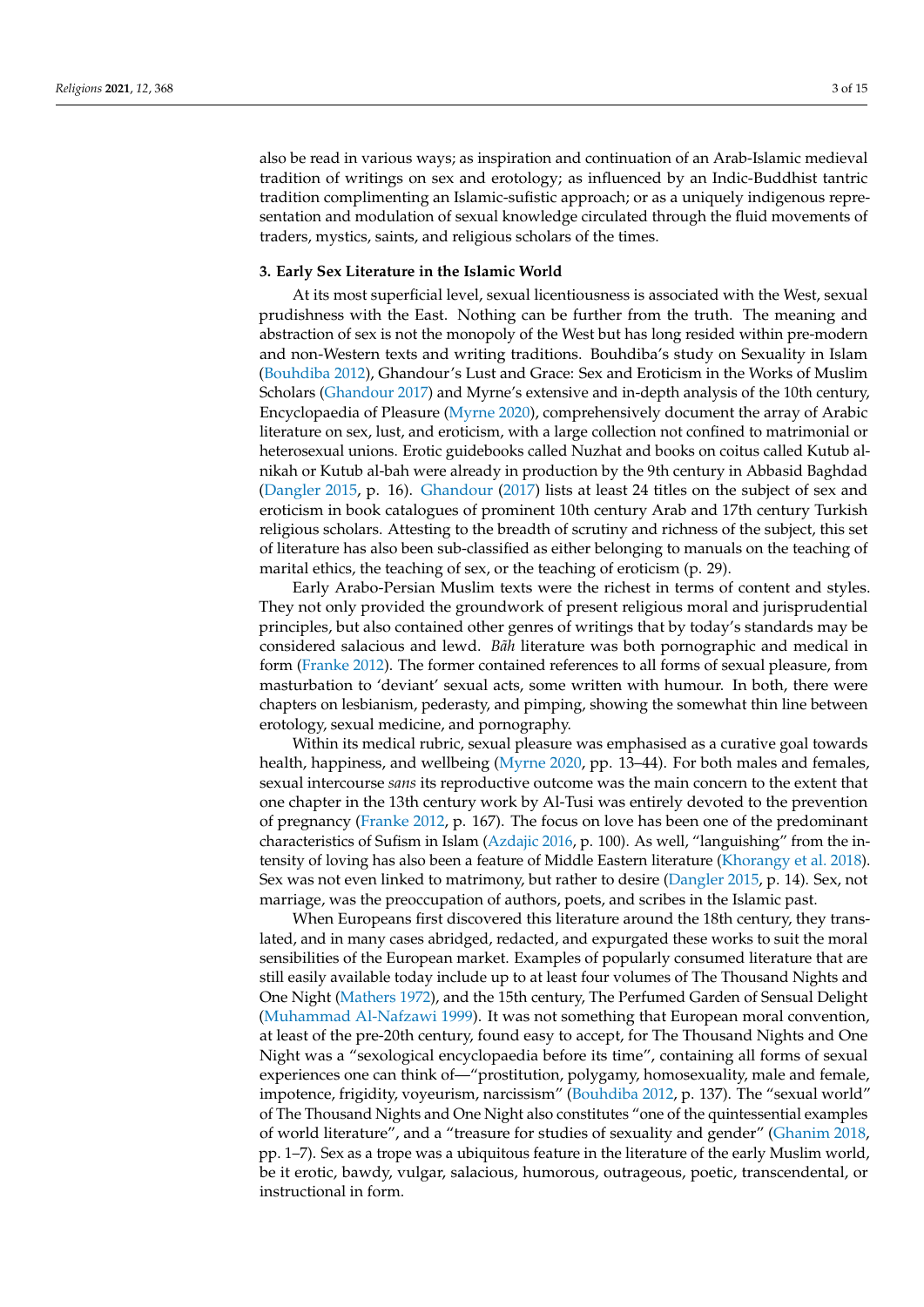Although not as rich and bewildering as the repertoire of works from the Arab, Persian, and Turkish world of the past, the manuscripts produced before the coming of Western colonialism in the Malay world were also devoted to an assiduous and unrestrained attention to the subject of desire, eroticism, and coition. Early Malay-Islamic sex manuals contained little clues on how sexual desire or behaviour would have been regulated, as they were almost wholly focused on heightening pleasures, and how to address limitations, disease, and ailments, which could impede such a goal. In this way, the prescriptions were in line with the tone of many Islamic erotic literature, in which sex was not seen as something to be restrained. The Prophet engaged in sex "frequently and with delight" according to 14th century theologian, Ibn Qayyim al-Jawziyya, author of Medicine of the Prophet [\(Al-Jawziyya](#page-13-5) [1998,](#page-13-5) p. 182). Malay sex manuals can, thus, be historically and culturally contextualised as either a continuation, variant, improvisation, or localised modification of these literary and theological traditions.

#### **4. Manuscripts of Malay Sex Manuals**

#### *4.1. Background*

In the collection of the National Library of Malaysia, there are at least 100 volumes of manuscripts touching on sex and eroticism. Specifically, these are knowledge compendia on the techniques, ethics, rules, and etiquette of lovemaking that conform with the Prophetic tradition in Islam. Some of these manuscripts are also part of a larger subject text on medicine, as sexual activity was considered a source of wellness, and disease in cases of its dysfunctionality. Sections on sex and marital relations are found in epic manuscripts on kingship traditions and rules such as the seven-volume Bustan al-Salatin. Sexual references have been penned in *syair* and *sajak* (local poetical verses). The provenance and authorship of these texts are largely unknown, and they are archived variously in the form of volumes, treatises, notes, or even scraps of writings on paper. Many of the volumes are without any specific titles, the contents of which are reproduced in assorted texts or recur elsewhere in different or modified versions. In the Malaysian collection, $\frac{1}{1}$  $\frac{1}{1}$  $\frac{1}{1}$  a listing of these sex manuals has been generically catalogued as Kitab Jimak (Book on Coition), Kitab Tib (Book on Islamic Medicine), or Ilmu an-Nisa (The Science of Women). Manuscripts under the category of Petua dan Azimat (Sacred Tips and Charms) and Petua Rasi (Effectual Sacred Tips) may also contain knowledge on sex.

Only a few scholars, primarily literary philologists, have studied this specific group of Malay manuscripts. Amongst them, Vladimir Braginsky has been the most prolific with three publications on the sex-related manuscripts (2004, 2017, and 2019). Harun Mat Piah was a pioneer in uncovering Malay erotological manuscripts, his first publication on this subject being a paper issued by the National Library of Malaysia [\(Harun](#page-14-16) [2014\)](#page-14-16). Harun's work, Seksologi: Ilmu Perkasihan Melayu (Sexology: Malay Knowledge on Love) was posthumously published in 2019 with co-author Naseer Sobree [\(Harun and Naseer](#page-14-17) [2019\)](#page-14-17). [2](#page-13-7) The works of Braginsky and Harun and Naseer contain transliterations or Romanised version of Malay language texts written in the Arabo-Persian script, or known as Jawi writings in Malay. There are also translations of some parts of these texts into English (see [Braginsky](#page-13-8) [2004,](#page-13-8) [2017,](#page-13-9) [2019\)](#page-13-10). I have relied on these sources for the manuscripts used in this article. $3$  I add another dimension to the studies by Braginsky and Harun and Naseer by reading the same texts through a gender lens.

Braginsky's studies of eroticism in Malay manuscripts tend to treat them as deriving from a genre of "traditional religio-mystical literature" [\(Braginsky](#page-13-9) [2017,](#page-13-9) p. 251). Among the manuscripts he studied were those originating from Aceh and Java including the Bustan as-Salikin, a ten-chapter treatise that contains the section 'Ilm an-Nisa<sup>[4](#page-13-12)</sup> (The Science of Women). The latter is most lucid and rich with knowledge on sex. Other important works studied by Braginsky in this genre are poems of unknown authorship, namely the Syair Bahr an-Nisa (Poem of the Sea of Women) and the Sajak Perkataan Alif (Poem of the Alphabet Alif).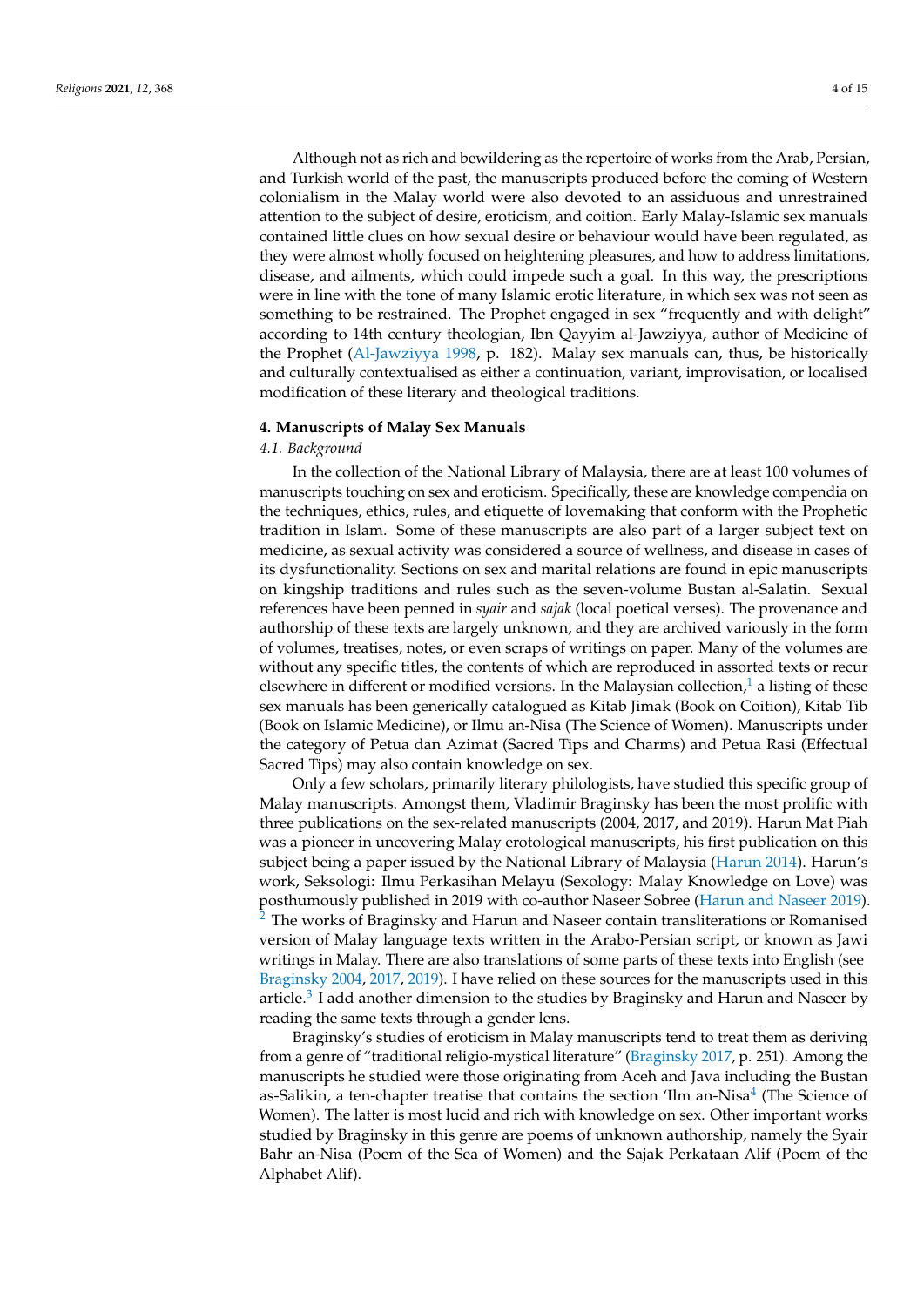Braginsky's purpose was to establish that sexual acts and techniques described in these Malay texts were a result of the influence of Sufism, tantrism, and sexo-yogism [\(Braginsky](#page-13-8) [2004,](#page-13-8) [2017\)](#page-13-9). While acknowledging that Malay texts on coition (*jimak*) had a distinctive indigenous slant to them, he postulated that the absorption of Indic-Hindu and Buddhist traditions, which preceded the coming of Islam into the region, had been most influential in these manuals. In tantrism, an orgasmic sexual union is equated to the achievement of a high state of spirituality [\(Skora](#page-14-18) [2007;](#page-14-18) [Lousada and Angel](#page-14-19) [2011\)](#page-14-19), while these sex rites are also said to have elevated women's identity [\(Shaw](#page-14-20) [1994;](#page-14-20) [Biernacki](#page-13-13) [2006\)](#page-13-13). Braginsky, thus adduced that the spiritual elements of sex as elucidated in Malay texts have similarities with Hindu-Buddhist tantrism and sexo-yoga practices.

To trace Malay erotology texts as solely influenced from the above source is to limit their wider transregional and transcultural influence. What is scribed in them is meant to be in alignment with Qur'anic verses and Prophetic traditions (*hadith*) even if elements of tantrism are present. In surveying these manuscripts (written in Malay and professing to be Islamic), this article does not posit that there is a Malay or an Islamic essentialism that is being highlighted through the texts. Both local particularisms as well as transregional characteristics of Islam in the early period of its spread beyond the Arab world are inscribed in the contents of these texts. A common trope running through them is the invocation of Qur'anic verses and *hadith* as a stamp of their Islamic quintessence and authenticity. As [Braginsky](#page-13-9) [\(2017\)](#page-13-9) himself notes:

Repeatedly quoting the Qur'an and *hadith*, the prose *Ilm al-nisa* strives to confirm the usefulness and pleasure of coition and the fact that Allah approves of intimate relations between men and women and absolves the sins of lovers. (p. 262)

Malay sex manuals have a near-equal status to that of religious texts, by their stress on knowledge, wisdom, and know-how on sexual intercourse as being in accordance with the Prophet's tradition. The manuals are almost always prefaced as being rules for coition (*hukum jimak*) for men approaching women with whom they are in permissible marriage (*halal nikah*). Proper coition is considered sacred and in need of a corporeal site heavily invested in material and spiritual complement to arrive at a state of pleasure. [Harun and](#page-14-17) [Naseer](#page-14-17) [\(2019,](#page-14-17) p. 19) inventorise an extensive array of prescriptions and rulebook themes that these manuals contain:

- 1. Method, decorum, position, level, and timing of coition in accordance with the manner of the Prophet
- 2. Levels of sexual permissibility that are *wajib*, *sunat, harus, makruh,* and *haram*[5](#page-13-14)
- 3. Method for strengthening the overall capacity for coition
- 4. Method for strengthening all sexual organs for the perfection of coition
- 5. Aphrodisiac for arousing sexual desire
- 6. Medicine and cornucopia for treating sex ailments and the lack of sexual desire for both males and females
- 7. Diet, nutrition, food taboos, and other prohibitions for sexual wellbeing
- 8. Supplications, mantra, charms, spells, and amulets for attracting love interests or repulsing unwanted suitors
- 9. Skills in the art and techniques of seduction
- 10. Astrological knowledge and fortune-telling to affect favourable choice of mates and auspicious sexual experience

All throughout, sprinklings of Qur'anic verses, sayings, and manners attributed to the Prophet (*hadith*), invocations of names associated with the Prophet's family, and various other Islamic symbolisms lyricise the textual content of these manuscripts. The fact that these had been scribed as prescriptions purports a didactic element to them, in which knowledge of intimacy was meant to be transmitted, circulated, and most possibly practised as the texts would have them.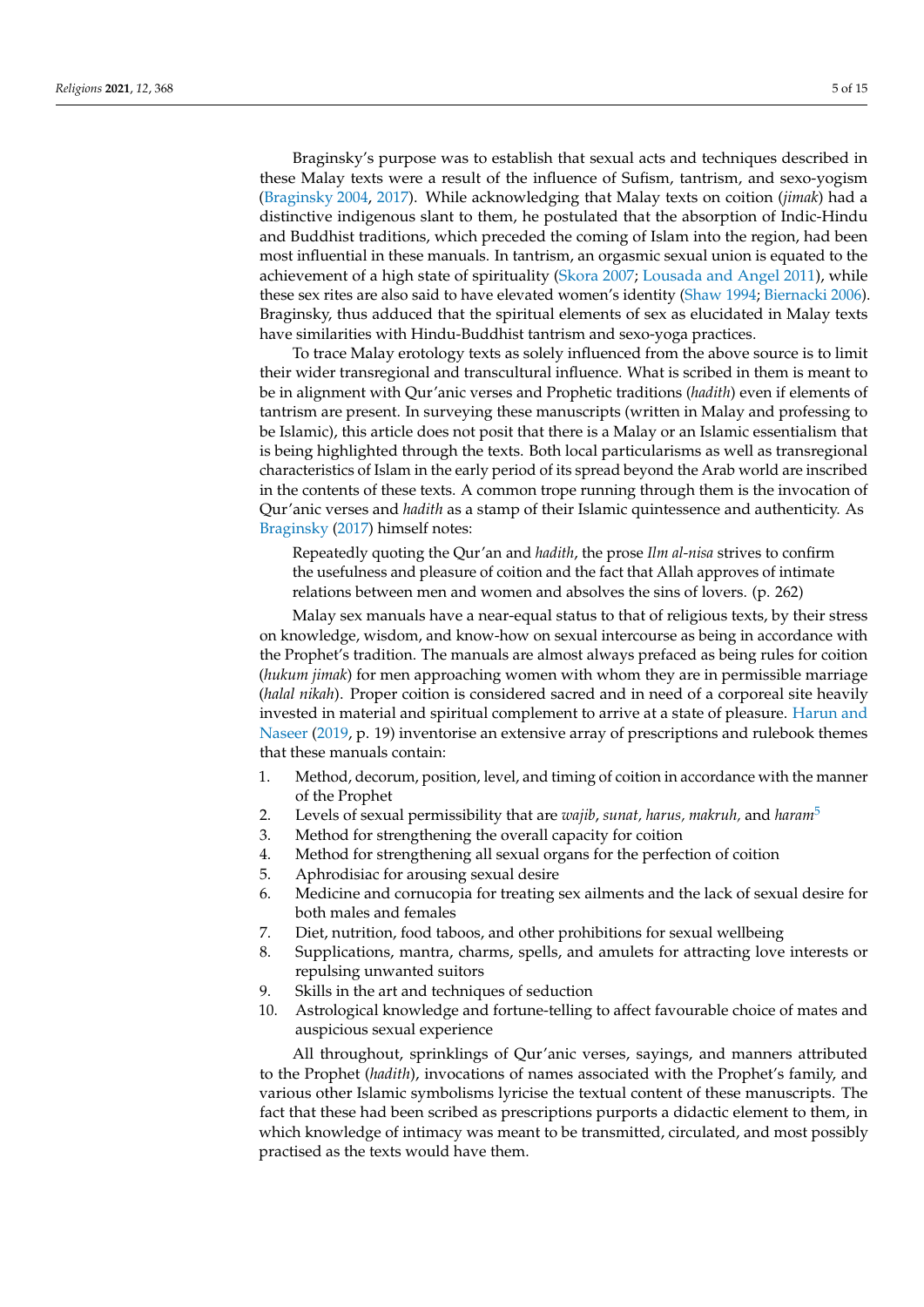#### *4.2. The Valorisation of Pleasure*

The important, even unambiguous purpose of knowledge within these manuals is the attainment of an entitled if not perfect sexual pleasure (*nikmat*). This must be guided by Islamic ethics (*akhlak*), rules (*hukum*), and etiquette (*tertib*). What constitutes these 'ethics', 'rules', and 'etiquette' is a set of very precise guidelines and prescriptions for coition (*jimak*). Pleasure can only be valorised if rules (*rukun*) and etiquette (*tertib*) are observed; its benefits not necessarily the logical outcome of sex leading to reproduction but of the sparkling of love and amorousness between the partners (*berkasih-kasihan*). Several themes highlight how sexual pleasure is valorised for both males and females.<sup>[6](#page-13-15)</sup>

In the sections below, I discuss how the contents of the manuscripts have instructed that (i) foreplay is to be choreographed before actual intercourse; (ii) the vulva and clitoris are to be regarded as the threshold of pleasure; (iii) climax or orgasm is to be simultaneously achieved; (iv) mantras and supplications are to be recited to sacralise, as much as to intensify the sexual experience; and (v) pharmacopoeia and abortifacient are to be essential in the sustainment of a desirous and desiring body.

The frequent invocation of the prophet Yusuf (who is eulogised as strikingly handsome) and the passionately smitten Zulaikha in passages of the manuals shows that romantic love is not lost in their faith-driven prescriptions. Qur'anic verses (in Chapter 12, surah Yusuf) do not mention the name of Zulaikha, but only in reference to her as "the wife of Aziz".<sup>[7](#page-13-16)</sup> It is only through interpretations by commentators of the Qur'an that the name Zulaikha is used, with the telling and re-telling of her love tales with Yusuf in many different versions [\(Merguerian and Najmabadi](#page-14-21) [1997\)](#page-14-21). There are many alternative stories, particularly from the Shi'a traditions, which also narrate that they eventually married [\(](#page-13-1) [Bouhdiba](#page-13-1) [2012,](#page-13-1) pp. 19–29). In the Malay manuscripts, their union is often referred to as the paragon of passion and pleasure, which may also have been inspired by the 15th century Persian poem by 'Abd al-Rahman Jami on the allegorical romance between Yusuf and Zulaikha [\(Yaghoobi](#page-14-22) [2016\)](#page-14-22).

## 4.2.1. Choreography of Foreplay

According to the manuals, one of the first etiquettes to be followed is the performance of ablutions (*wuduk*) at the onset of intercourse. This is *sunat* (obligatory though otherwise not a sin) for the couple. More decorum follows with supplication (*doa*') seeking God's protection. The version below seems to be an expression of a form of male anxiety in his fear of the 'devil' interfering in the process.

If we desire this [i.e., to gain the female fluid], we must first destroy her [the woman's] 'cupola' (*kubat*). We should greet her on her right, [saying]: "Peace be upon you, O spirit of Allah, Allah is the light delightful (*nûr al-ladhdhi*) within the light refined (*nûr al-latîf*)". Then [we should] greet her on her left, saying: "Peace be upon you, O [an illegible word] Prophet Muhammad, Messenger of God". After that we should recite [the supplication]: "I take refuge with Allah from the damned Satan". ('*Ilm al-nisa* as translated in [Braginsky](#page-13-10) [2019,](#page-13-10) p. 392)

A more matter-of-fact version of these supplications involves asking for God's protection against evil (Satan) so that no misfortune will befall upon the sexual experience and procreation (Kitab Jimak MSS 686).

Several techniques are then prescribed as the prelude to intercourse itself. These can be methodical and elaborate. In a manuscript catalogued as Bustan al-Salatin (Bab 7 MSS 3059) in the collection of the National Library of Malaysia, about 16 pages are devoted to detailing techniques of foreplay based on the *hadith* and advice from the Ihya Ulumuddin written by the 12th century jurist of Baghdad, Imam Al-Ghazali (see [Al-Ghazali](#page-13-17) [2012\)](#page-13-17). Other manuscripts catalogued as Kitab Jimak/Kitab Tib MSS 2905 and Kitab Jimak MSS 495 contain step-by-step techniques for a man to initiate acceptable and pleasurable intercourse.

Though the prose may vary between the texts, the purpose of these manuals is similar, which is to instruct on the sacrality of the conjugal union in their detailing of a multistep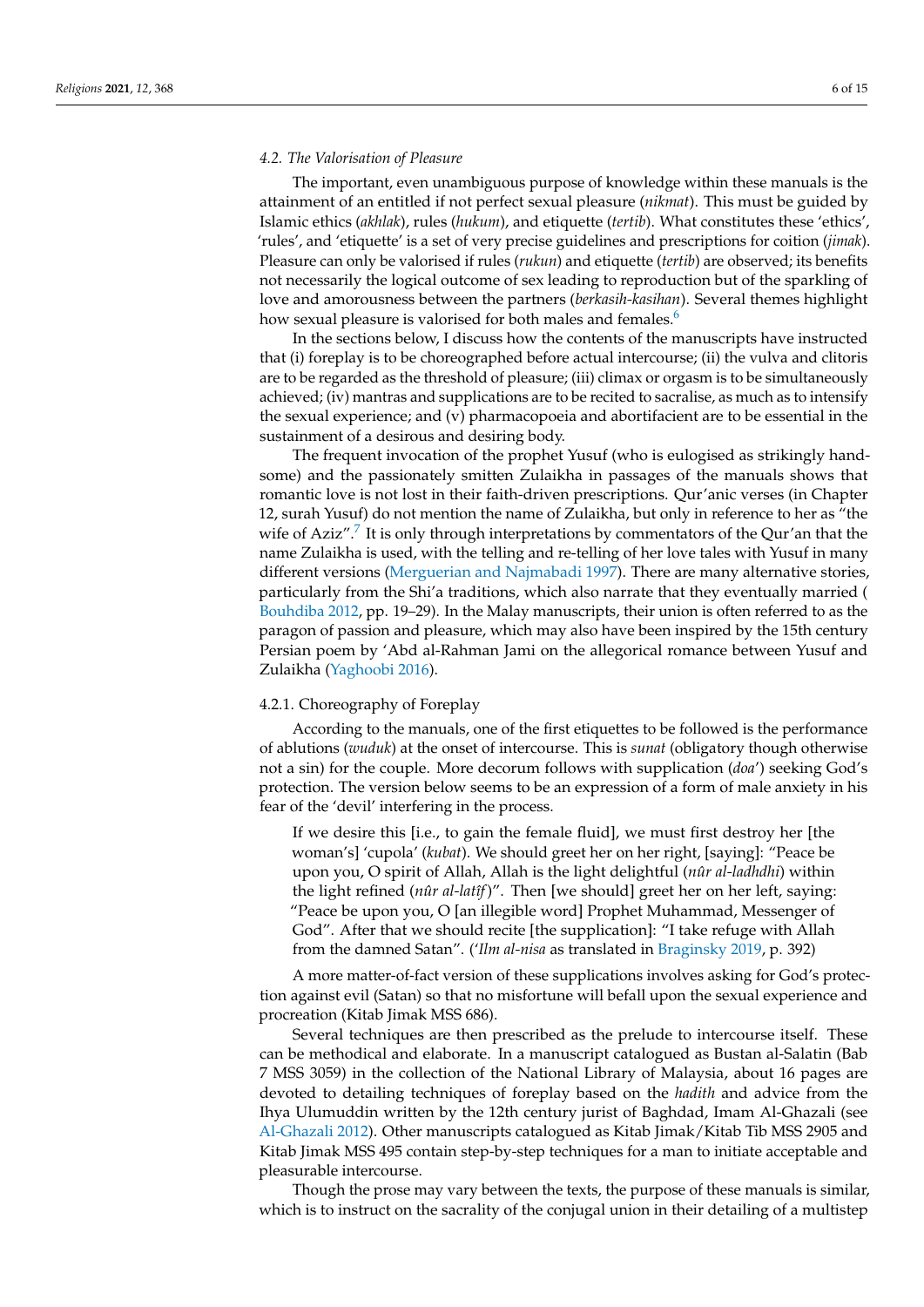ritualistic process of foreplay. This is intended to encourage the man and his partner to be in a state of banter and playfulness (*bergurau-gurau dan bermain-main*) in this first stage, as it is noted that this was what the Prophet did with his wives. A relatively brief instruction on foreplay can also be found in Kitab Jimak MSS 495.

There are also more elaborate choreographed guides to foreplay. The most detailed of these involves what is termed the 12-step kiss, equated to a journey through the 12 *makam* or 12 stations of pleasure. The detailed instructions for this process involve supplications in Arabic for each step of the kiss (Kitab Jimak/Kitab Tib MSS 2905). There is another version, which dispenses with the Arabic supplications for each of the 12-steps, and instead, employs a prose that is more graphic in instruction, explicit in its sense of sensuality, and takes the reader through a complete sequence of lovemaking from foreplay till the attainment of female orgasm. The journey towards climactic orgasm, which begins with foreplay and ends with a woman's submission to her partner, is equated to the state of passion memorialised between Prophet Yusuf and his beloved, Zulaikha.

Do not loosen the grip so as to reach the ultimate station for the woman to lose herself to the world till she comes to face with the Gracious One and viewing all that is wondrous, or what is called paradise on earth. And when the woman is awakened from her reverie, she will prostrate at your feet. Whomever would have achieved such a command would be likened to Yusuf and Zulaikha. (Kitab Jimak MSS 119)

All of the above allusions and prescriptions for foreplay can be found in variant forms in other prose such as the 'ilm an-nisa (The Science of Women) within the Bustan al-Salikin of Acehnese origin [\(Braginsky](#page-13-9) [2017,](#page-13-9) p. 254). This version is more heavily laden with references to Prophet Muhammad as compared to the versions cited earlier. The techniques of foreplay cover four stages through which the Prophet is said to have approached women, namely, the gaze, the breath, the touch, and then coition. The 'ingredients' of obligatory foreplay included "prelude", "steady gazing", "practices of breathing and touching", "coition and stations", and knowledge of "stations with doors and techniques of their opening", or "stations of bliss" [\(Braginsky](#page-13-9) [2017,](#page-13-9) p. 250). Metaphorical phrases such as the "sea", "voyages", "fluids", "hub", "cupola", "base of flower" are also used to evoke the journey of lovemaking [\(Braginsky](#page-13-10) [2019,](#page-13-10) pp. 392–93).

All these texts are directed to the male reader, even though the listening audience may include both sexes. The active actor in the choreography of pleasure is male, to the extent that there appears to be an undue 'burden' on his part to be singly responsible for the achievement of bliss and ecstasy for both. However, while men appear to be the more dominant initiators of sexual acts, achieving high states of ecstasy is predicated on a duality and mutuality of pleasures.

#### 4.2.2. Vulva and Clitoris as the Threshold of Pleasure

How can a woman's worth and superiority be assessed from these manuals? One way would be to decipher the meanings of an allegorical poem, the Syair Bahr an-Nisa (Poem of the Sea of Women). The voyage of sea-crossing in this poem symbolises the circumstance of a male organ (the boat) penetrating the vagina (the sea), and its caresses around the vulva (metaphorically referred to as stations, doors, and estuaries). It is one of the most exquisite odes to lovemaking, though its authorship and provenance are unknown. The poem appears to have been written in several versions and is believed to be an adaptation of an Arabic poem. An Acehnese version in the British Library contains this Arabic proverb: "A man who finds no pleasure in women, will find no pleasure in the world to come" [\(Liaw](#page-14-23) [2013,](#page-14-23) pp. 481–82). The Malay version is likely to be a recomposed version of this Arabic poem, with a more distinct or subtle localised metaphorical inflection to wax lyrical on the wonderment of a conjugal union.

Braginsky's translation of one of the versions comes from the Leiden collection [\(Braginsky](#page-13-8) [2004\)](#page-13-8). Another at the National Library of Malaysia forms part of a manuscript, the Syair Laksana Kita (MSS 2590) and is reproduced in [Harun and Naseer](#page-14-17) [\(2019,](#page-14-17) pp. 179–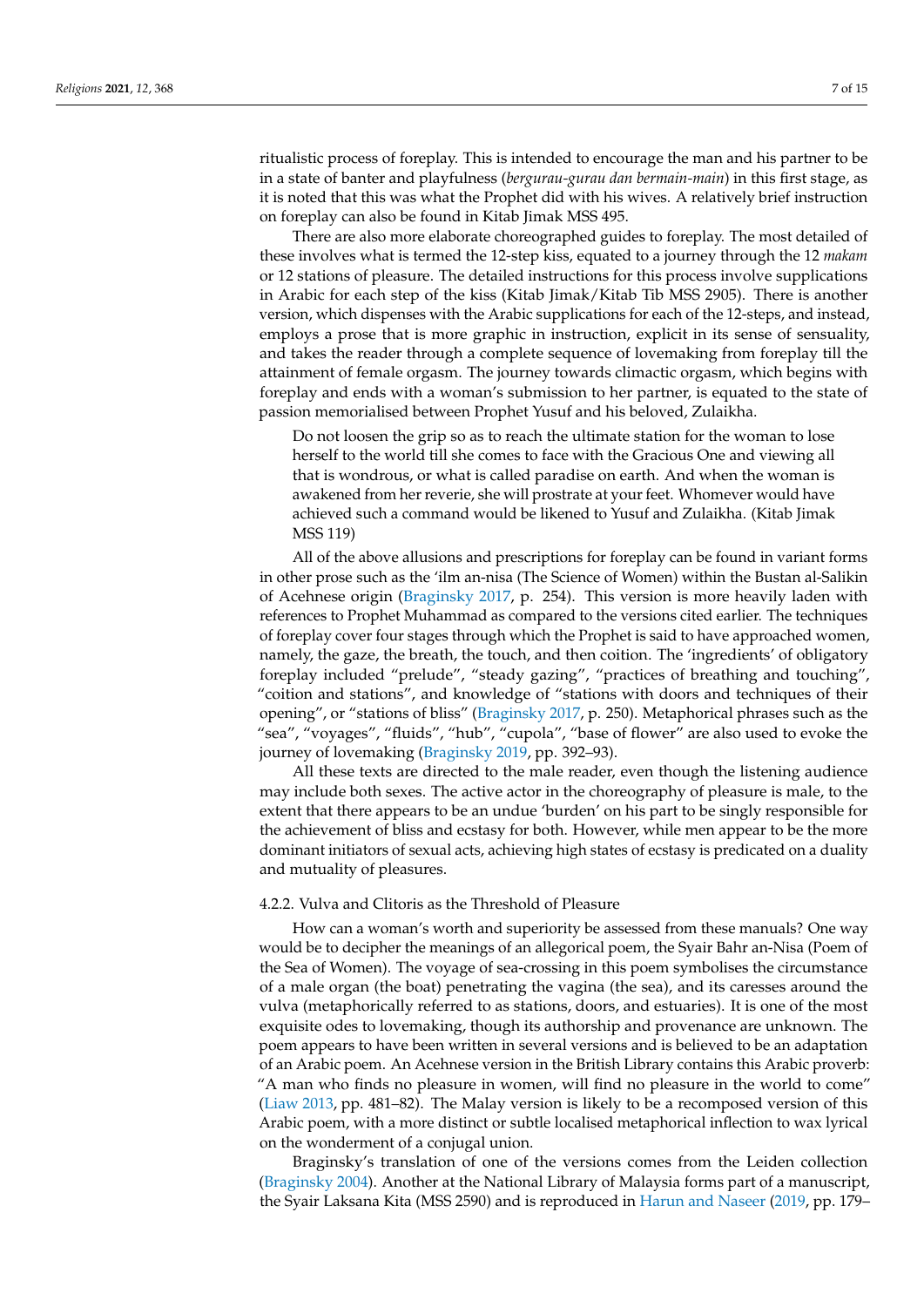86). The Leiden version alludes to the importance of pleasing women through skilful lovemaking. The poem is phrased with *makam* or "stations", or vital spots and erogenous zones around the vulva. The phrase *tawaf* in the Leiden version is meant to denote circumambulation of the penis around the vulva for the woman's arousal. Two of the stanzas from Braginsky's translation [\(Braginsky](#page-13-8) [2004,](#page-13-8) p. 151) repeatedly denote that a man should aspire to be adept at lovemaking.

[stanza 24] That 'station' which is boundless Is allotted to the wise men skilled in lovemaking If you have that skill, O friend [You] will experience ecstatic bliss

[stanza 30] If you acquire those qualities, O friend Your beauty, in the eyes of women, will become peerless They will reach self-oblivion when enjoying intimacy With the wise man skilful in lovemaking

Another Malay version of Bahr an-Nisa is found in the manuscript, Syair Laksana Kita ((A Poetry Resembling Us) (MSS 2590)) and contains 63 four-line stanzas. This rendition appears to be a more subtle version of the Leiden manuscript used by Braginsky. The metaphors and allusions used here are more localised and suited to the maritime nature of the Malay world. For example, there are no Arabic phrases such as *makam, tawaf,* or references to the vulva and clitoris as "the shell of a pearl oyster" [\(Braginsky](#page-13-8) [2004,](#page-13-8) p. 151). However, the names of the Prophet's wives, Khatijah, Maimunah, Salamah, and Aisyah, and his daughter Fatimah and son-in-law Ali, are retained. These names are associated with zones around the vulva.

In the verses, Khatijah is metaphorically positioned at the top, Maimunah on the left, Salamah on the right, and Aisyah at the bottom of the vulva. The highest pleasure point is described as being located at the *kuala* or estuary of the river. This appears to be a direct reference to the clitoris. Orgasmic bliss is described with words and phrases such as *nikmat* (pleasure), *gementar sendi dan tulang* (trembling bones and joints), *letih* (exhausted), *lesu* (drained), *lazatnya* (so delicious), *syurga terbuka ketujuh pintu* (seven doors of heaven opened), or *pintu hidayat dibukakan Tuhan* (door of guidance is opened by God). The centrality of the female, specifically the vulva, as a mount in the sea of bliss is captured in the following selected stanzas of the Syair Bahr an-Nisa.

[stanza 11] The sea of women is all ready For the conquest of seven territories Seven layers of the fort will I traverse The weapon is ready and waiting

[stanza 18] This is the perfect way The incursion of Ali Murtada Into Siti Fatimah al-Zahra A compendium of complete bliss

[stanza 21] The estuary above is named Khatijah That which is bliss of perfection Said the wise and just But Awang will still plan

[stanza 43] Awakened from the daze Drained and exhausted all over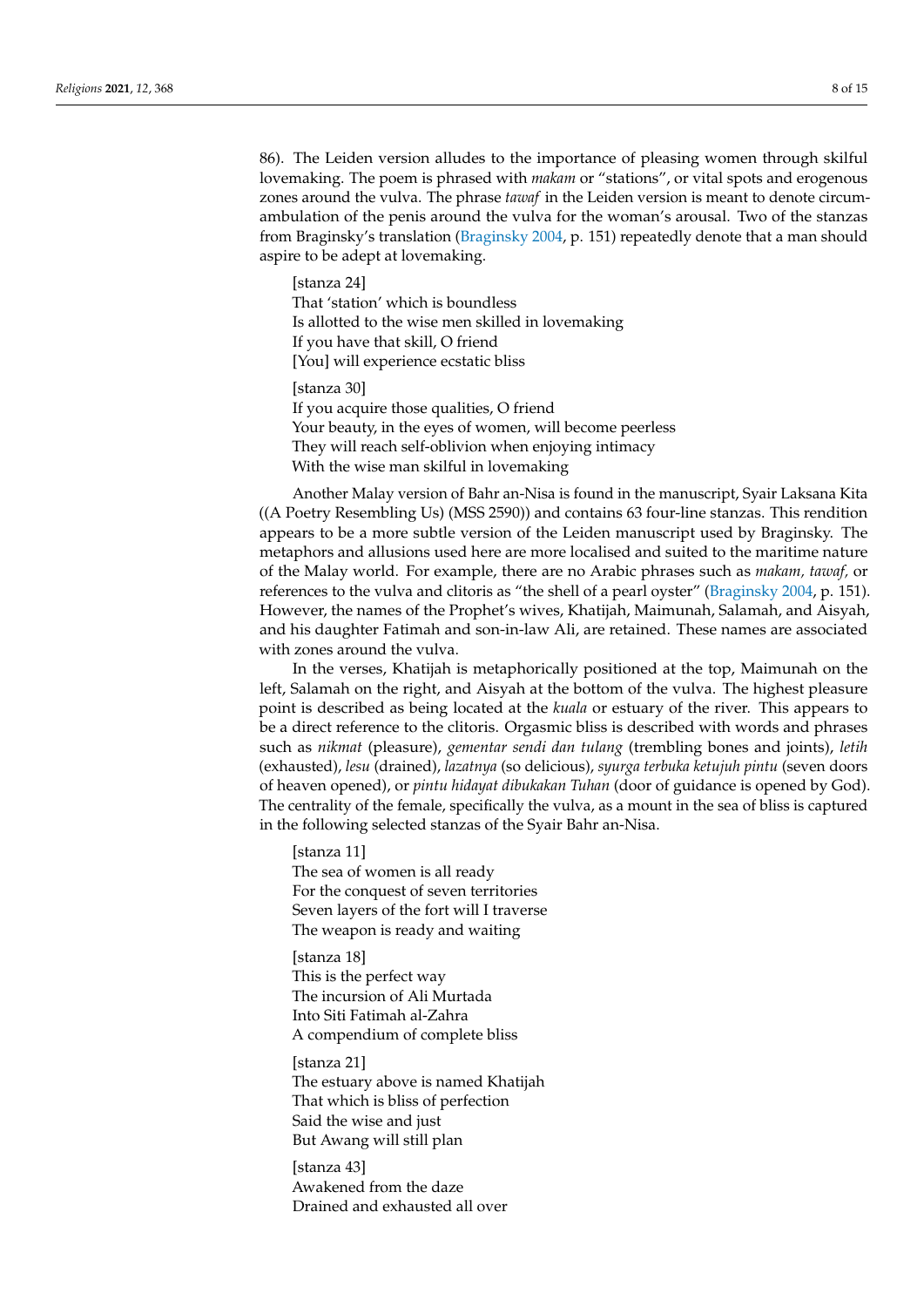The pleasure is immeasurable Bones and joints crumpled [stanza 53] The sea is startled the waves silenced Bones and joints all shaken

Her colour as if lost to the world Withered pale but her face is aglow

Another poem of Acehnese origin, the Sajak Perkataan Alif (Poem on the Alphabet Alif) also gives attention to the vulva and its erogenous zones. Each 'station' around the vulva exudes different kinds of bliss; from the "bliss of passion" (*ni'mat isyki*) at the station of Siti Maimunah, to "bliss of this world" (*ni'mat dunia*) where the Siti Khadijah station is located. A station that exudes "bliss of the world to come" (*ni'mat akhirat*) is the Siti Salamah station, while "the Divine bliss" (*ni'mat Allah*) is the station of Siti Aisyah. The highest station belongs to Fatimah, located at the *pusat belanak* (source of the mullet fish), where there is "bliss of [complete] self-abnegation" (*ni'mat nafi*) [\(Braginsky](#page-13-8) [2004,](#page-13-8) pp. 166–67).

In various passages of another Malay manuscript, the clitoris is variously euphemised as the "estuary" and "the highest station" or even as "the source from where the mullet fish comes" (*pusat belanak*). Other metaphors used in Malay manuals include the terms *payung Ali* (the canopy of Ali) to describe the hood of the vulva in Kitab Jimak/Kitab Tib MSS 2905, and *biji keladi* (caladium seed), in its resemblance to the vagina, in Kitab Jimak MSS 686.

In Kitab Jimak MSS 686, there is also a stylised illustration of the vulva, drawn in an oval shape like a heart or diamond. Around this ornately stylised 'vulva' are descriptions of lovemaking positions. Notations of the different stations representing the Prophet's wives and daughter are also scribed around the vulva-shaped diagram.

The invocation of Ali and Fatimah harks back to an earlier influence of Sufism and Shiism in the practice of Islam within the Malay world and in many Malay manuscripts produced around the 17th century (see [Jelani](#page-14-24) [2005](#page-14-24) on sufism as a central feature of Islamic faith then). These references to important personages in Shi'a Islam are visibly absent in Malaysian Islamic mainstream literature today.<sup>[8](#page-13-18)</sup>

## 4.2.3. Synchronisation and Simultaneity of Orgasm

The valorisation of pleasure must include the man's obligation to ensure that the woman must first be in a high state of arousal before reaching climax (*inzâl* in Arabic) in sexual intercourse. A man is not encouraged to ejaculate before a woman reaches orgasm. Without this observance, there will be no mutual pleasure and affection:

[The] result of simultaneous orgasm and the meeting of male and female fluids is best as that will be more pleasurable for both, and will stimulate love for one another. (Kitab Jimak MSS 686)

One manual prescribes that a man must delay his ejaculation and wait for the woman to reach her highest peak of arousal before the simultaneous orgasm:

And if the ejaculation of the husband is to come earlier, it is best that he waits for the wife to climax first so that they may come together. (Kitab Jimak MSS 686)

According to one of the passages in a manual, so beneficial is good intercourse, which ends with a simultaneous climax, that a clever and industrious child will be the outcome of such a bond:

[. . . ] the union of semen and fluids which will heighten love and pleasure for both and a child borne out of this union will inherit the traits of cleverness and industriousness. (Kitab Jimak MSS 495)

#### 4.2.4. Mantras and Supplications

Added to the prescription for foreplay and simultaneous orgasm is the accompaniment of mantras and supplications, that are considered part of the sacral ensemble of lovemaking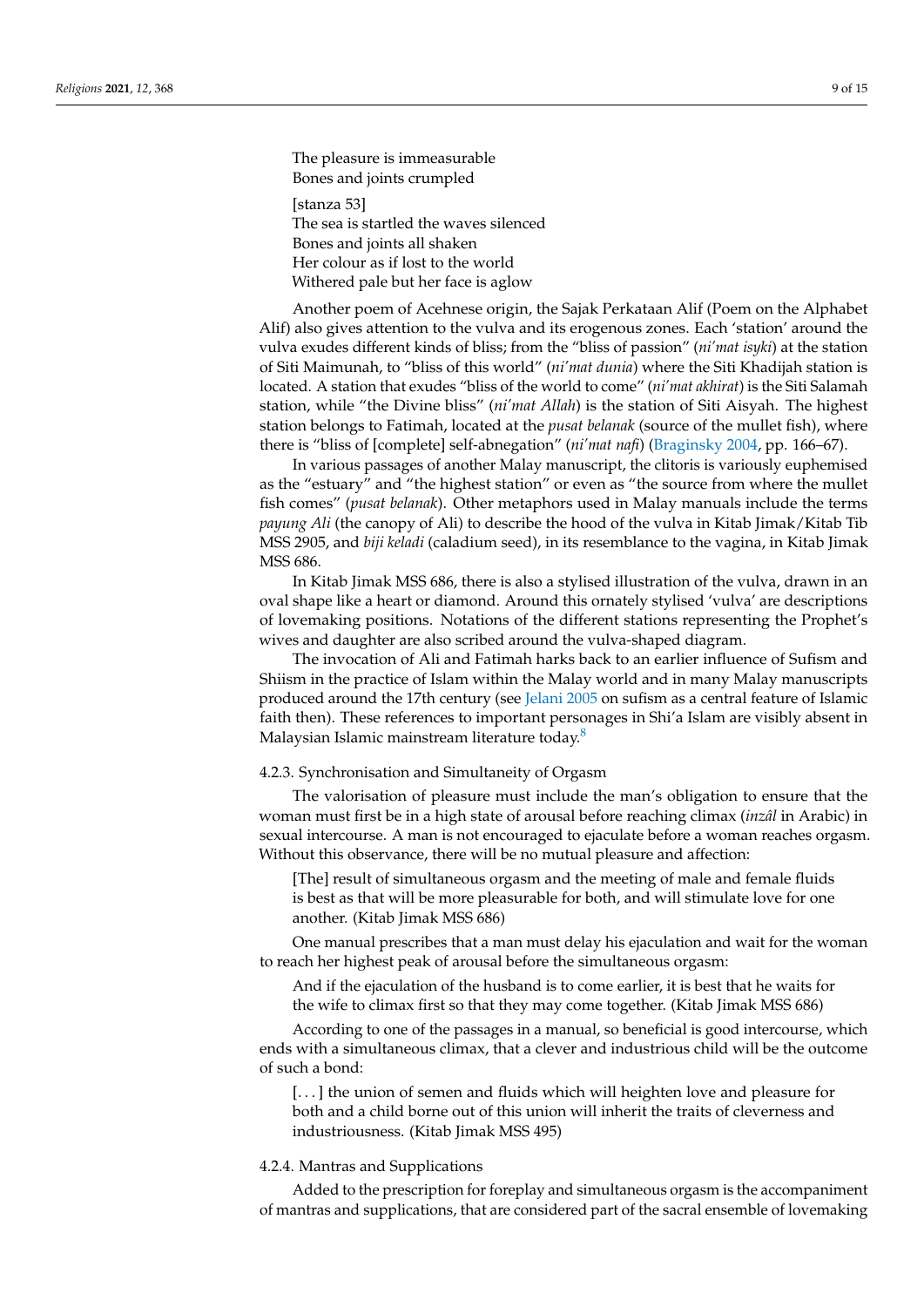and the acquisition of pleasure. The complement of "Prophet's wives" is used in recitations such as this.

Oh Salamah, Maimunah, Khatijah, Aisyah Clear yourself of Fatimah's door I wish to insert a lance To greet a stalk of flower In the Prophet's cage I wish to arrive at the paradise of Jannatun-Naim With the grace of Prophet Muhammad (Kitab Jimak/Kitab Tib MSS 2905)

Another mantra is recited to enhance male sexual prowess and seminal production.

I consume my prophet's semen I fertilise my body Blessed is my prophet's semen, in the service of Ali Replacing my own fluid, gushing out in full Replenished as before Long shall my penis remain firm Just like that of the exalted Ali (Kitab Tib MSS 1292)

Yet another is for maintaining the sexual allure of the man, with the invocation of the prophet Yusuf:

When there be 1000 people walking by It is only me that their gazes will fall upon My looks are as good as Yusuf (the prophet) Even a flying bird will be stopped in its flight Even rushing waters will halt, as if to fortify my voice Seeing my looks, as if it is that of Yusuf's Sweet as you sit, sweet as you stand Sweet is the laughter, sweet is the smile, just as that of Yusuf's Hey I am Yusuf, the prophet Bow and prostrate all of Muhammad's *ummah* I submit with this gift of supplication I have with me (Kitab Jimak MSS 119)

Many of the guidebooks contain innumerable mantras used by men for the enticement of women, more than those prescribed for women to seduce men. Thus far, only one manual has been known to be authored by a woman, Perhimpunan Gunawan bagi Laki-Laki dan Perempuan (A Compendium of Charms for Men and Women). The author, Khatijah Terung, lived in late 19th to early 20th century Riau (in current Indonesia). Included in her book are various spells and incantations composed by, and for the use of women [\(Ding](#page-14-25) [2002;](#page-14-25) [Musa](#page-14-26) [2021\)](#page-14-26).

#### 4.2.5. Pharmacopoeia and Abortifacient in the Sustenance of the Desiring Body

The rules of lovemaking not only revolve around intercourse but extend into the care of the body. Preceding even foreplay is the subjectivity of being desirable as well as desirous of sex. For these, there are numerous concoctions to be consumed orally, and rubbed or slathered over the body for the purposes of enhancing sexual pleasure. All the botanical ingredients mentioned in the manuals are locally available. For example, ground basil leaves are prescribed for insertion into the vagina before the commencement of intercourse, after which,

[...] The husband will be in bliss, the wife will be in bliss; the more revitalized the gift of pleasure and the fulfilment of love between the couple just as Laila and Majnun, and Zulaikha and Yusuf. (Kitab Tib MSS 300)

Pleasure is also augmented with a tightened vagina through another prescription of a ground mixture of vinegar, lime chalk, pepper, red onions, and Javanese caraway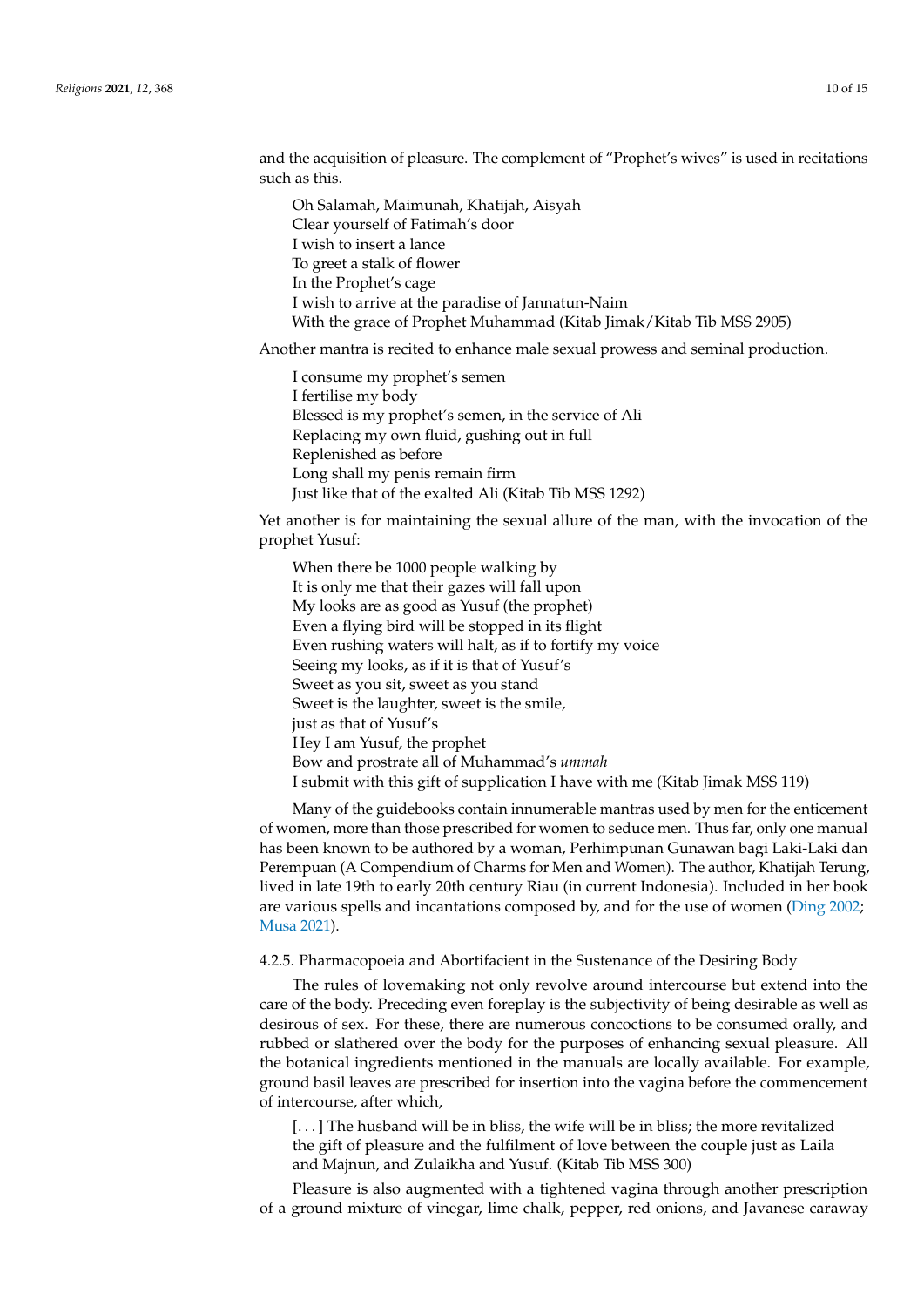seeds inserted into the vagina (MSS 1219 in [Harun and Naseer](#page-14-17) [2019,](#page-14-17) p. 129). Finally, since childbirth may get in the way of pleasurable intercourse, the manuals contain numerous concoctions for aborting the foetus, such as the following,

[. . . ] the root of the *remunggai* and the leaf of *benalu api*, so grind this into a paste, drink for three days or seven nights, for sure, the foetus will be aborted. Insya Allah. (Kitab Jimak MSS 119)

The above prescriptions for enhancing pleasure resemble that of their Arabic predecessors. The above formulae, recipes, and methods could be simply picked up from books on sexual pharmacology of the medieval Arab world [\(Myrne](#page-14-2) [2020,](#page-14-2) pp. 34–39). Nevertheless, they have been suitably adjusted to allow for the use of local herbs, plants, and ingredients in their concoctions.

## **5. But Women Remain the Chattels, though the Situation Is Ironic**

It would be misleading to interpret the female-centredness of these manuals to mean that women were treated as equals. Some of the texts could have been translations from other sources outside the region and contain misogynistic dictates. For example, in the Kitab Jimak (MSS 686), which is scribed as a translation from the Arabic by one Ahmad bin Sulaiman between the 17th to 19th centuries, there are many references to *hadith* that are unfavourable towards women. This manuscript is 86 pages long and contains many of the passages on lovemaking discussed before. While the Prophet's tradition of respecting consensual and desirous rights of women is emphasised as part of Islam's sexual ethics, there are contradictory dictates about a woman's place in marriage.

For instance, the passage below is a *hadith* commanding women to never refuse sex whenever their husbands demand it, even if this means doing it on the camel's back.

And thus pronounces the Prophet, "As the husband has the right over his wife, do not refuse him [for sex] even if he wants it upon the camel's back, this is to be fulfilled". (Kitab Jimak MSS 686)

Likewise, the wife's refusal to go to bed with her husband will invite his wrath whereupon the angels will be summoned to torment her.

And pronounces the Prophet, "if a wife is called upon by the husband to his bed and if she refuses, angry would the husband be towards the wife to which he will summon all the demons upon her till dawn". (Kitab Jimak MSS 686)

Women were considered to have uncontrollable lust. To restrain this, a certain pulverised concoction of limes, red onions, peppercorns, and ginger, among many others, are recommended for their consumption, so that, "by the Grace of Allah this will diminish her desire (*nafsu*)" (Kitab Jimak MSS 1292).

Women's infertility was 'diagnosed' as stemming from their own deficiency. In one of the treatises, Kitab Tib MSS 1292, copied by a Terengganu native, Haji Mahmud al-Jawi in Patani in 1819, seven ludicrous causes are listed to be behind this condition, none of which is attributed to the man.

First, her womb is misplaced, hence impossible for the sperm to enter. Second her womb is full of wind, hence the sperm cannot remain there indefinitely. Third, there is too much flesh in her womb, hence difficult for the sperm to be lodged within. Fourth there are worms in her womb, devouring the sperm as it reaches there. Fifth it is because the womb is too hot, hence the sperm will be boiled and burnt by this. Sixth it is because the womb is too cold, and the sperm will be dislodged and thrown out of it. Seven it is due to the devil blocking the sperm from entering the womb. Hence it is necessary to treat all seven of these causes so that by the grace of Allah a child will be gifted. Only God knows best. (Kitab Tib MSS 1292)

Women are heavily objectified in the texts, which classify them according to the characteristics of at least 10 animals, including the pig, horse, dog, lion, rat, and the goat (Kitab Tib MSS 686). This version of the Kitab Tib also mentions a *hadith* in which the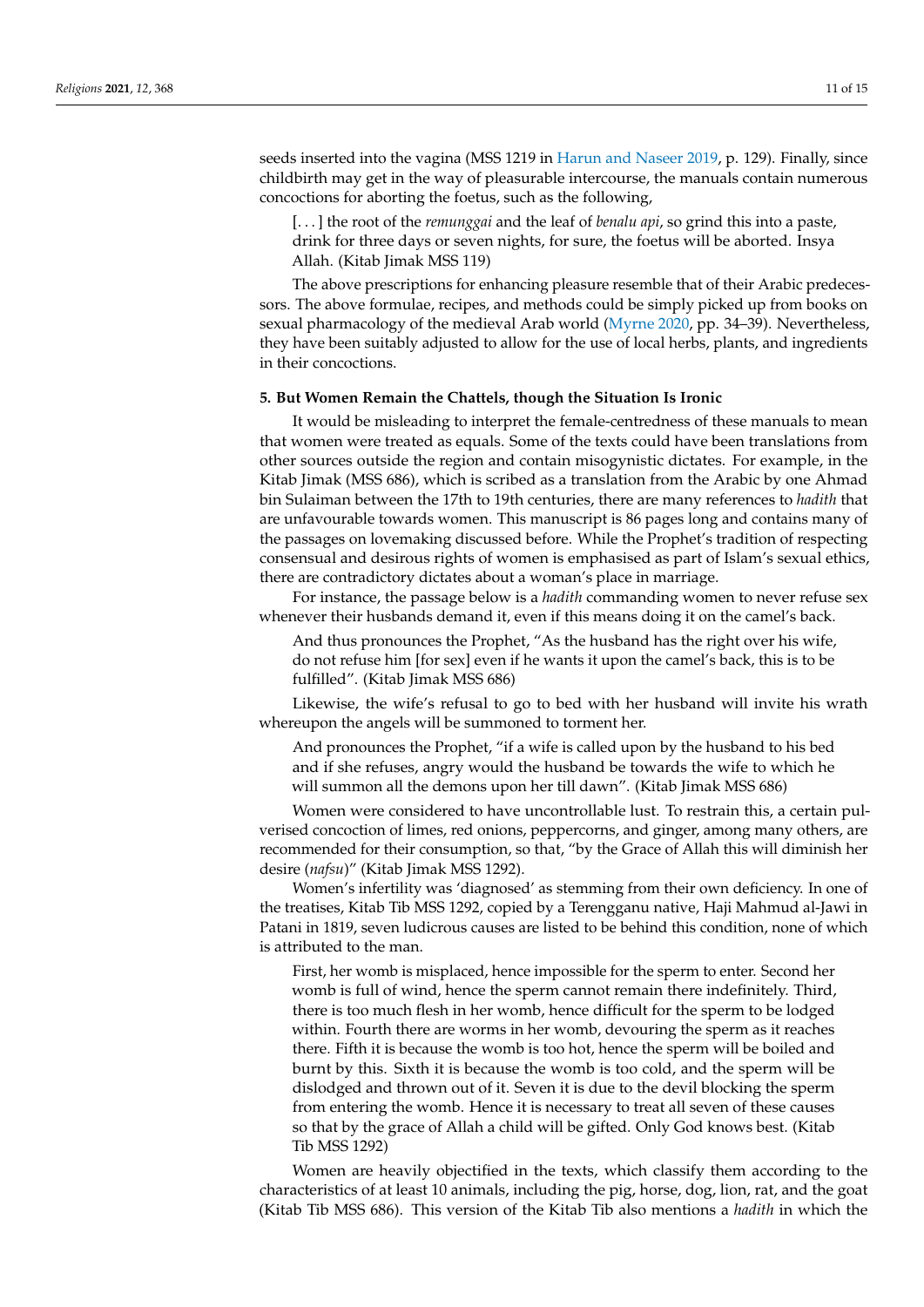Prophet was said to have indicated that there are five types of women whom men should not wed.

[. . . ] first a woman who is so obese, second a woman who is too thin and lanky, third a woman who is old and menopausal, fourth a woman who is short and hideous and fifth a woman who has a child who is not your own. (Kitab Jimak MS 686)

Such an attribution of the above to a *hadith* is likely to be dubious as the Prophet himself had among his many wives, those who were reported to be old (Khatijah), portly and unattractive (Saudah), and also widowed (Hafsah, Ummi Salamah). Such misogynistic passages in the manuals can perhaps be read as an importation of other cultures—as many of the manuscripts were thought to be translated from Arabic—or that only selective, even unreliable *hadith*, had been used to justify a creeping patriarchal orientation among some of the transmitters and proselytisers who wrote the manuals.

The misogynistic treatment of women can be found in various other manuscripts serving as the guide for proper behaviour among married couples. The Hikayat Fartana Islam and the Kitab Muhimmah are two such works whose main dictate is women's unquestioning obedience to their husbands [\(Hijjas](#page-14-27) [2013,](#page-14-27) pp. 219–28).

On the other hand, women within the Malay world court circles were also known to be composers of poetry (*syair*) with themes of strong female protagonists [\(Hijjas](#page-14-28) [2011\)](#page-14-28). As mentioned earlier, Khatijah Terung, a woman from Riau, wrote her own sex manual for the use of women [\(Ding](#page-14-25) [2002;](#page-14-25) [Musa](#page-14-26) [2021\)](#page-14-26). In the pages of this manual, female agency is recognised as equally important in the enhancement of sexual pleasure, especially in her ability to gain control over the man. In Khatijah's compendium, the mantra below, if recited, is expected to see a husband become uncontrollably in love with his wife (*teringatlah ia kepada kita, hampir tiada dapat diperikan*), returning back home even if already away across the seas (*Jika di seberang lautan sekalipun, nescaya dan terkadang datang semangatnya melawat kita*).

Bare open the heart Of so and so Submit your love for me And be madly intoxicated in your lust for me Let the child of so and so feel this It will be delicious, satiating and blissful Just what my cunt desires His body and soul surrendering to me May this supplication be granted In the name of Prophet Muhammad (Translated from Harun and [Harun and](#page-14-17) [Naseer](#page-14-17) [2019,](#page-14-17) p. 137)

Prioritising their consensual and desirous involvement in sex to achieve simultaneous orgasms suggests a certain dignified status of women at the time. On the other hand, pleasing a woman could be interpreted as acquiescing her into obedience, loyalty, and allegiance to her spouse. Even if there was an informal code of conduct or rules of gender differentiation to subjugate a woman during the time of the manuals' circulation, this did not have the force of a Syariah statute.<sup>[9](#page-13-19)</sup> The ideals of masculinity and femininity in accordance with Islamic dictates may instead have been transmitted through many iterations of early (from the 10th century) Arab sources such as that of al-Suyuti's guidebooks [\(Myrne](#page-14-5) [2018b\)](#page-14-5). These ideals were construed as the teachings of Islam with gender characteristics posed to be at opposite ends—masculinity was associated with sexual prowess, while femininity with faithfulness, obedience, and lustfulness (in need of taming) [\(Myrne](#page-14-5) [2018b,](#page-14-5) pp. 56–65).

Between their scribed portrayals and their lived realities, there exists a paradox in the status of women in Muslim Southeast Asia. Historical and anthropological studies from the region and the Malay world emphasise a relatively gender egalitarian order, often attributed to a bilateral kinship structure and an agrarian economy that depended on the substantial contribution of both genders [\(Karim](#page-14-29) [1992;](#page-14-29) [Andaya](#page-13-20) [2006\)](#page-13-20). Strong matrilineal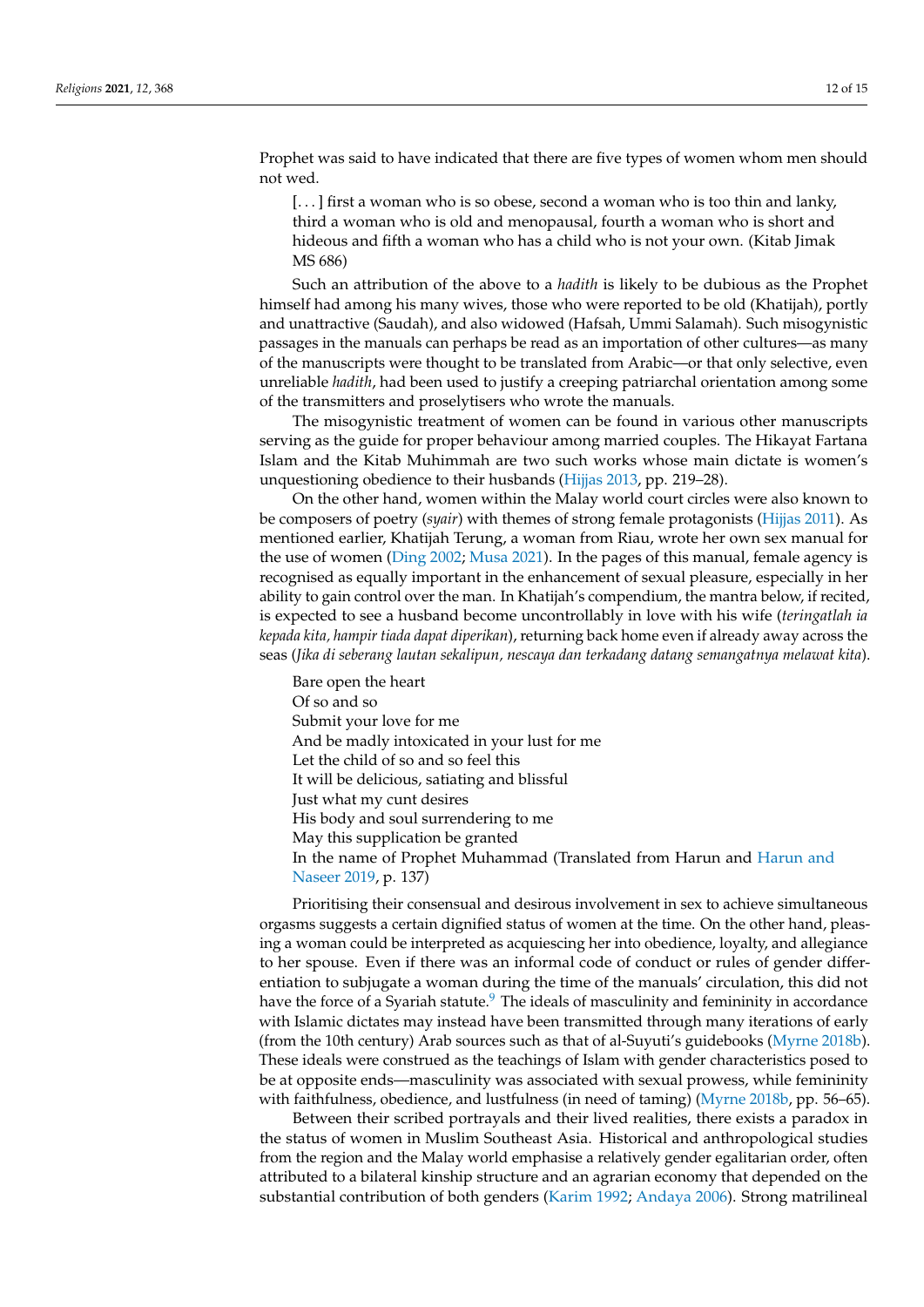societies are also a feature of communities in Sumatra and West Malaysia [\(Hooker](#page-14-30) [1972;](#page-14-30) [Hadley](#page-14-31) [2008\)](#page-14-31). Circumstances that existed in early medieval Arab society, such as sexual slavery founded upon an oppressive and highly patriarchal system [\(Myrne](#page-14-6) [2019\)](#page-14-6), were not prevalent or absent in the Malay world. Before the consolidation of European colonial rule, there was also a long line of Muslim female sovereigns between the 16th to the early 19th centuries [\(Cheah](#page-14-32) [1993;](#page-14-32) [Khan](#page-14-33) [2017\)](#page-14-33). By the time Islam came into the Malay-Indonesian world, starting from around the 12th century, transmitted traditions and practices would likely have challenged some of these premises, though at the same time, certain others would have been adapted to suit local particularisms and circumstances. The renditions within the manuals may thus represent one perspective of gender and sexuality, out of many competing ones.

#### **6. Concluding Notes**

This article has tried to uncover the contents of a corpus of 'hidden' or overlooked texts in the form of sex manuals produced a few centuries before the coming of Western colonialism and later-day Islamic resurgent movements. The prose and purpose of precolonial Malay sex manuals are intended to sacralise intimacy by largely applying the Quran and *hadith* as guidepost of proper ethics and conduct in lovemaking. Sex is prefaced in most of the manuals as an act of coition between husbands and wives, guided by the dictates of Allah and his Prophet. The manuals are lyrical, allegorical, mystical, and locally attuned in terms of their interpretation of faith and religion. Unbridled lust or preponderance towards sexual force and violence are presumed to be tempered by the observance of ethics, rules, and etiquette around sexual conduct and purpose.

There are, however, contradictions and disjuncture as to how gender relations were prescribed. Despite the best intentions of these manuals to forefront women's sexual needs and entitlements, the basis for gender differentiation was still sexualised around the opposing characteristics of masculinity and femininity. Men are the initiators of sexual acts and expected to carry the 'duty' of performing proper coition. Women are the 'passive' partners waiting to be pleased and whose desires and entitlement to heights of sexual pleasure are incumbent upon the skills of men in the realm of lovemaking. While intimacy as prescribed in these manuals conferred some form of equal rights for women to attain mutual and simultaneous sexual pleasure, this did not necessarily translate into other societal attitudes towards women. A male-dominant system, espousing misogyny and the objectification of women, were also recurrently scribed throughout the texts. There was thus a paradox about women's actual status at the time the manuals were written and circulated, given that systems of kinship bilaterality, matrilineal inheritance, and female rulership were also emplaced in Muslim Southeast Asia.

However, in themselves, the sex manuals studied in this article served an important purpose. Through them, readers and listeners of the times were able to engage in a religious conviction through the lens of pleasure. The ethics of pleasure, which place the fulfilment of women's desire as a central precept, were integral to this conception of faith. A further study of these manuals will benefit from using an intertextual approach to trace their transregional and transcultural influences, out of which a longitudinal history of gender and sexuality in Islam can be charted.

**Funding:** This research was funded by the National University of Singapore HDRSS FY2020/2021 grant.

**Institutional Review Board Statement:** Not applicable.

**Informed Consent Statement:** Not applicable.

**Data Availability Statement:** Not applicable.

**Conflicts of Interest:** The author declares no conflict of interest.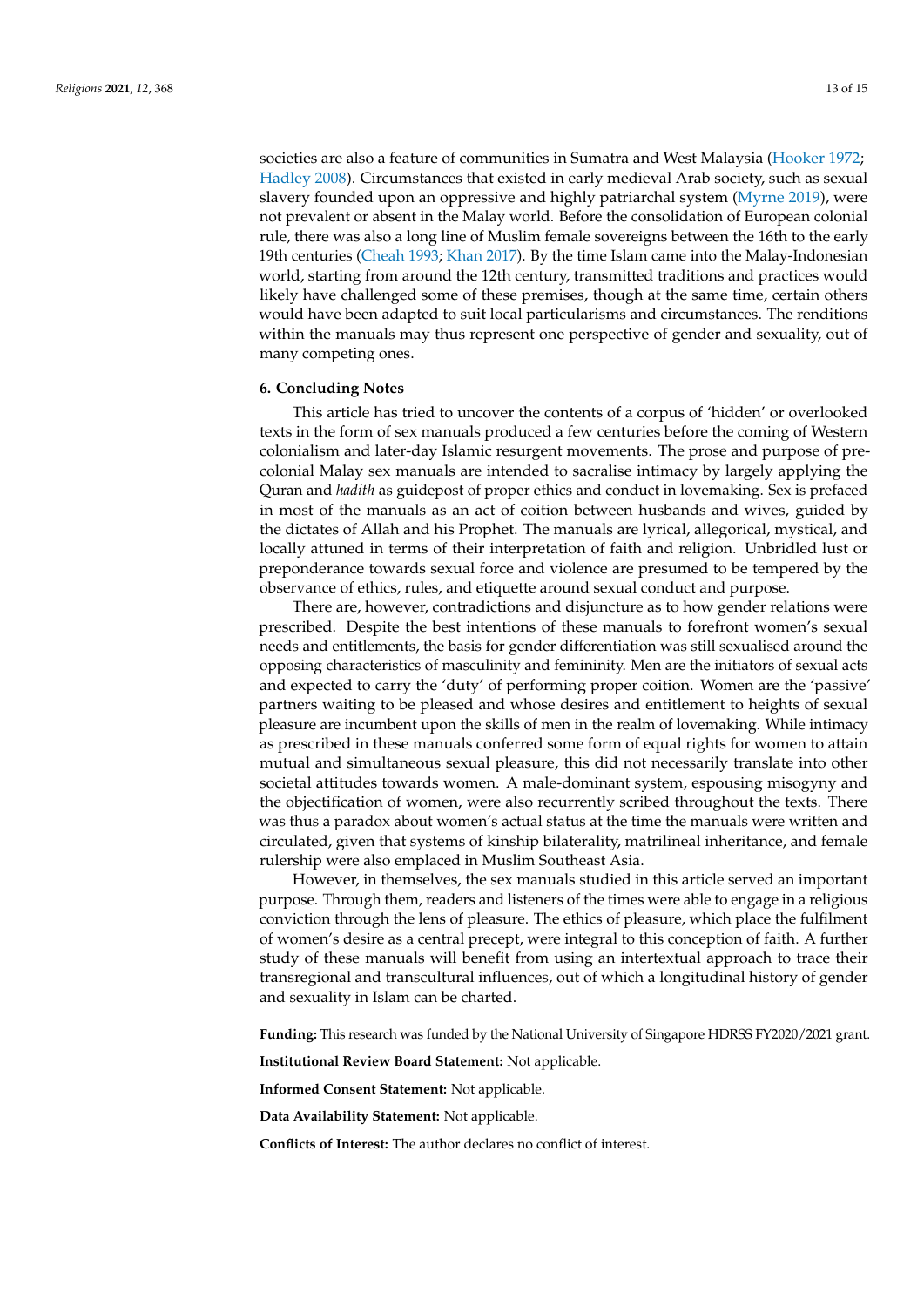## **Notes**

- <span id="page-13-6"></span><sup>1</sup> The largest collection of Malay manuscripts in Malaysia are kept at the National Library of Malaysia. However, at least 12 other institutions throughout the country also house a substantial collection of manuscripts [\(Perpustakaan](#page-14-34) [Negara Malaysia](#page-14-34) [1993\)](#page-14-34). Most in this long list have yet to be studied.
- <span id="page-13-7"></span>2 Malay authors are cited with their first names, as the second name is not conventionally the surname, but the father's name.<br>Many of the original manuscripts from the Malay of Malaysia used in this orticle have been tran
- <span id="page-13-11"></span><sup>3</sup> Many of the original manuscripts from the National Library of Malaysia used in this article have been transliterated from the jawi script into Roman letters and published in [Harun and Naseer](#page-14-17) [\(2019\)](#page-14-17). All translations from Malay into English are mine.
- <span id="page-13-12"></span><sup>4</sup> As this is a transliteration of the Arabic title, it can be spelled variously in the Malay versions as 'Ilm al-Nisa, Ilm an-Nisa, or Ilmu an-Nisa.
- <span id="page-13-14"></span><sup>5</sup> The classification and nomenclature are based on local Malay practices and understanding of these various degrees of Islamic prohibition and permissibility. An act which is *wajib* is obligatory and sinful if not performed, *sunat* means that an action is obligatory but does not count as a sin if not performed, *harus* is an act that will not bring rewards but is not a sin if not performed, *makruh* refers to an act that should be abstained, and if done so will bring rewards, while *haram* is an act that is strictly forbidden.
- <span id="page-13-15"></span> $6$  The references within the Malay manuals are overwhelmingly heterosexual. This can be seen as a departure from the early medieval Arabic literature.
- <span id="page-13-16"></span><sup>7</sup> The story of Yusuf and his female seducer can be found in Chapter 12 (surah Yusuf), verses 23, 33, 50, and 51 of the Quran.
- <span id="page-13-18"></span><sup>8</sup> Shiism is officially banned by the Malaysian government, whose authority over Islam is represented by the Islamic Development Department (Jabatan Kemajuan Islam Malaysia, JAKIM), and includes the institutions of the Syariah courts and other Islamic bureaucracies [\(Mohd Faizal and Hui](#page-14-35) [2017\)](#page-14-35).
- <span id="page-13-19"></span><sup>9</sup> The spelling of "Syariah" is the Malay convention used in Malaysia, Singapore, and Indonesia. Syariah law was not formalised as a statutory legislation in this region until after the coming of British colonialism.

## **References**

**Primary Sources**

*Manuscripts from the National Library of Malaysia and Dewan Bahasa dan Pustaka, Malaysia:* Bustan al-salatin MSS 3059 Kitab Jimak MSS 119 Kitab Jimak MSS 495 Kitab Jimak MSS 686 Kitab Jimak/Kitab Tib MSS 2905 Kitab Tib MSS 1292 Kitab Tib MSS 300 Syair Laksana Kita MSS 2590

## **Secondary Sources**

<span id="page-13-17"></span><span id="page-13-5"></span><span id="page-13-0"></span>Al-Ghazali. 2012. *Marriage and Sexuality in Islam*. Translated by Madelain Farah. Kuala Lumpur: Islamic Book Trust. Ali, Kecia. 2016. *Sexual Ethics and Islam: Feminist Reflections on Qur'an, Hadith, and Jurisprudence*. London: Oneworld Publications. Al-Jawziyya, Ibn Qayyim. 1998. *Medicine of the Prophet*. Translated by Penelope Johnstone. Cambridge: Islamic Texts Society. Andaya, Barbara Watson. 2006. *The Flaming Womb: Repositioning Women in Early Modern Southeast Asia*. Honolulu: University of Hawaii Press.

- <span id="page-13-20"></span><span id="page-13-4"></span>Azdajic, Dejan. 2016. Longing for the Transcendent: The Role of Love in Islamic Mysticism with special reference to al-Ghazālī and Ibn al-'Arab¯ı". *Transformation* 33: 99–109. [\[CrossRef\]](http://doi.org/10.1177/0265378815595237)
- <span id="page-13-3"></span>Bares, Annie, Stephanie Zellar, Cullen D. Jackson, Daniel F. Keefe, and Francesca Samsel. 2020. Upon Close Reading as a Method for Evaluating Visualisations. Paper presented at IEEE Workshop on Evaluation and Beyond—Methodological Approaches to Visualisation (BELIV), Salt Lake City, UT, USA, October 25–30.
- <span id="page-13-13"></span>Biernacki, Loriliai. 2006. Sex Talk and Gender Rites: Women and the Tantric Sex Rite. *Hindu Studies* 10: 185–206. [\[CrossRef\]](http://doi.org/10.1007/s11407-006-9022-4)
- <span id="page-13-2"></span>Bode, Katherine. 2017. The Equivalence of "Close" and "Distant" Reading; or, toward a New Object for Data-Rich Literary History. *Modern Language Quarterly* 78: 77–106. [\[CrossRef\]](http://doi.org/10.1215/00267929-3699787)
- <span id="page-13-1"></span>Bouhdiba, Abdelwahab. 2012. *Sexuality in Islam*. Translated by Alan Sheridan. London: Saqi Books.
- <span id="page-13-8"></span>Braginsky, Vladimir. 2004. The Science of Women and the Jewel: The Synthesis of Tantrism and Sufism in a Corpus of Mystical Texts from Aceh. *Indonesia and the Malay World* 32: 141–75. [\[CrossRef\]](http://doi.org/10.1080/1363981042000320116)
- <span id="page-13-9"></span>Braginsky, Vladimir. 2017. The Manner of the Prophet—Concealed, Found and Regained. *Indonesia and the Malay World* 45: 150–291. [\[CrossRef\]](http://doi.org/10.1080/13639811.2017.1314637)

<span id="page-13-10"></span>Braginsky, Vladimir. 2019. Through the Optics of Imagination. *Indonesia and the Malay World* 47: 373–405. [\[CrossRef\]](http://doi.org/10.1080/13639811.2019.1662061)